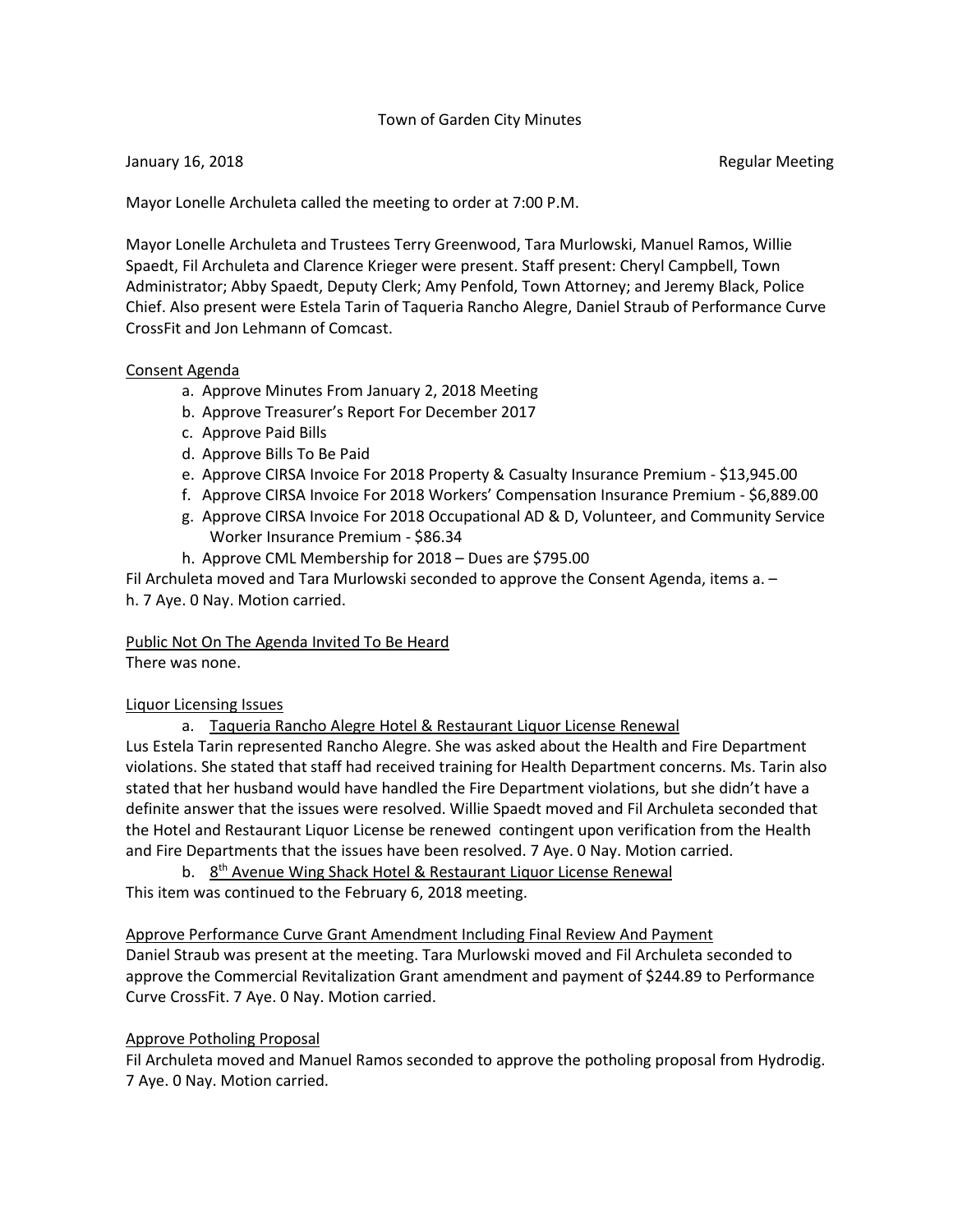# Consider Comcast Franchise Agreement Extension

Jon Lehmann represented Comcast. The Comcast franchise agreement expired in December. Comcast would like to extend the agreement for another five years. Mr. Lehmann also discussed new options for low cost Internet service for residents who qualify. Fil Archuleta moved and Tara Murlowski seconded to continue the Franchise Agreement for the February 6, 2018 Board Meeting when Mr. Lehmann will have provided an updated version of the agreement. 7 Aye. 0 Nay. Motion carried.

#### Approve Anton Collins Mitchell Engagement Letter

Tara Murlowski moved and Fil Archuleta seconded to approve the Anton Collins Mitchell Engagement Letter. 7 Aye. 0 Nay. Motion carried.

### Adopt Fee Schedule

Terry Greenwood moved and Fil Archuleta seconded to adopt the updated Fee Schedule. 7 Aye. 0 Nay. Motion carried.

### Approve PTO Policy Correction

Tara Murlowski moved and Willie Spaedt seconded to approve the corrections to the PTO Policy. 7 Aye. 0 Nay. Motion carried.

### Consider Staff Retirement Contributions

Willie Spaedt recused himself. Tara Murlowski moved and Fil Archuleta seconded to approve the 2017 Staff Retirement Contributions of 10% of salary for the Town Administrator, Cheryl Campbell and Deputy Clerk, Abby Spaedt. 6 Aye. 0 Nay. Motion carried.

## Approve Expense For Hotel At CML Legislative Update

Terry Greenwood moved and Manuel Ramos seconded to approve \$180 plus taxes for a hotel room the night before the CML Legislative Update. 7 Aye. 0 Nay. Motion carried.

#### Schedule Special Meeting With Ryan Donovan

Willie Spaedt moved and Fil Archuleta seconded to schedule a Special Meeting (may be an Executive Session) with Ryan Donovan on January 30, 2018. 7 Aye. 0 Nay. Motion carried.

# Approve Staff Use Of Board Room On January 23, 2018

Willie Spaedt moved and Fil Archuleta seconded to approve staff use of the Board Room on January 23, 2018. 7 Aye. 0 Nay. Motion carried.

# Consider Holiday Light Celebration/8th Avenue Grand Reopening

Fil Archuleta moved and Manuel Ramos seconded to approve the Holiday Light Competition and Winter Carnival in December 2018. 7 Aye. 0 Nay. Motion carried.

#### Attorney's Report

As of July  $1<sup>st</sup>$ , the Municipal Court will be required to provide a defense attorney for jailable offenses.

#### Police Chief's Report

# a. Sheriff's Office Report

There was no comment on the Sheriff's Office report. Chief Black gave the Board examples of reports he will be providing in the future.